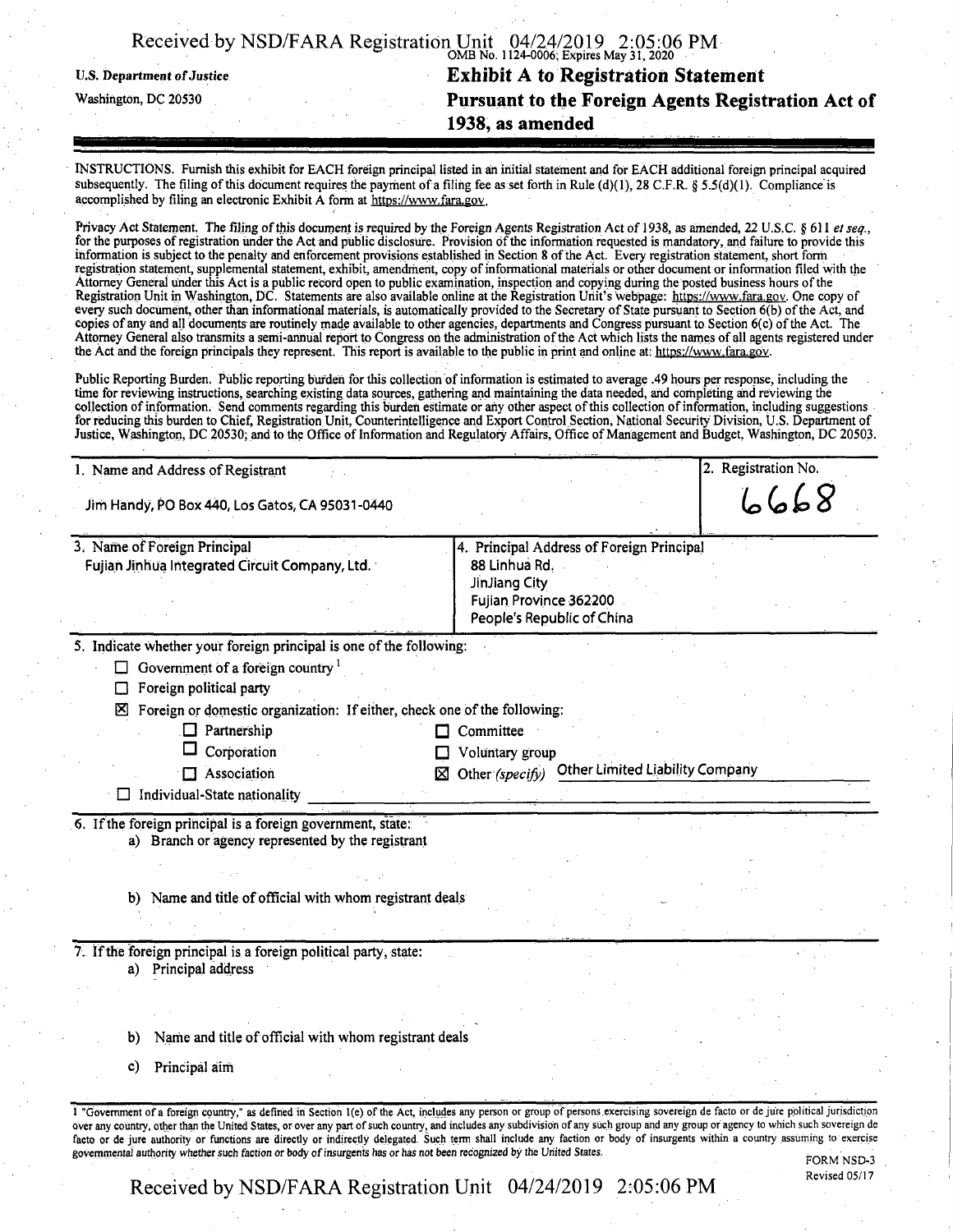## Received by NSD/FARA Registration Unit 04/24/2019 2:05:06 PM

**8. Ifthe foreign principal is not a foreign government or a foreign political party:** a) State the nature of the business or activity of this foreign principal.

| b) Is this foreign principal:                                                                   |                           |
|-------------------------------------------------------------------------------------------------|---------------------------|
| Supervised by a foreign government, foreign political party, or other foreign principal         | Yes $\times$ No $\square$ |
| Owned by a foreign government, foreign political party, or other foreign principal              | Yes $\times$ No $\Box$    |
| Directed by a foreign government, foreign political party, or other foreign principal           | Yes $\times$ No $\Box$    |
| Controlled by a foreign government, foreign political party, or other foreign principal         | Yes $\times$ No $\Box$    |
| Financed by a foreign government, foreign political party, or other foreign principal           | Yes $\times$ No $\square$ |
| Subsidized in part by a foreign government, foreign political party, or other foreign principal | Yes $\boxtimes$ No $\Box$ |
|                                                                                                 |                           |

9. Explain fully all items answered "Yes" in Item 8(b). (If additional space is needed, a full insert page must be used.) **Fujian Jinhua Integrated Circuit Company, Ltd. is wholly owned and controlled by the Chinese Government**

10. If the foreign principal is an organization and is not owned or controlled by a foreign government, foreign political party or other **foreign principal, state who owns and controls it.**

| <b>EXECUTION</b> |  |
|------------------|--|
|                  |  |

In accordance with 28 U.S.C. § 1746, the undersigned swears or affirms under penalty of perjury that he/she has read the information set forth in this Exhibit A to the registration statement and that he/she is familiar with the contents thereof and that such **contents are in their entirety true and accurate to the best ofhis/her knowledge and belief.**

| Date of Exhibit A Name and Title |           | Signature     |           |
|----------------------------------|-----------|---------------|-----------|
| April 24, 2019                   | Jim Handy | /s/ Jim Handy | eSianed - |

Received by NSD/FARA Registration Unit 04/24/2019 2:05:06 PM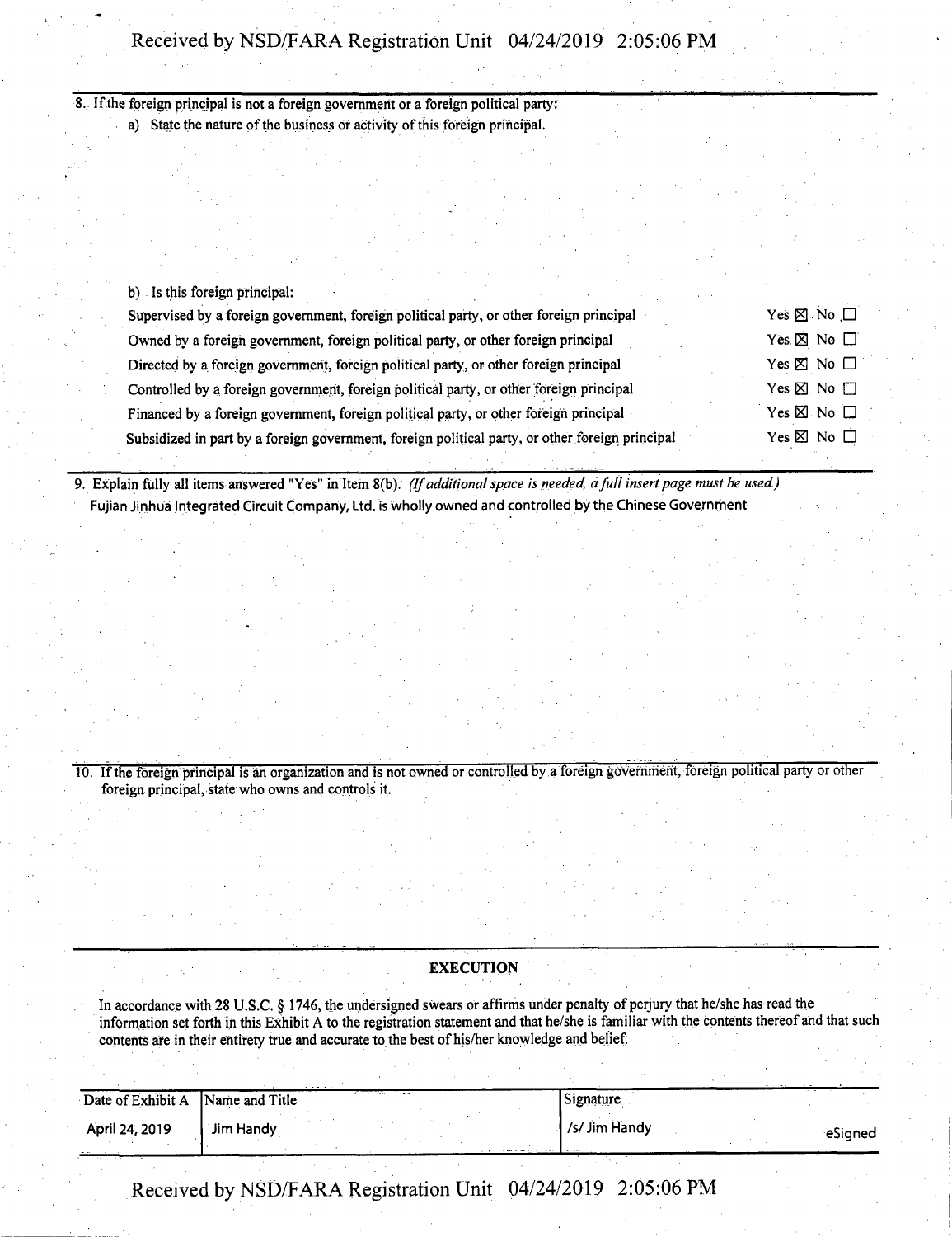| Received by NSD/FARA Registration Unit 04/24/2019 2:05:01 PM |                                         |  |
|--------------------------------------------------------------|-----------------------------------------|--|
|                                                              |                                         |  |
|                                                              |                                         |  |
|                                                              | OMB No. 1124-0004; Expires May 31, 2020 |  |

## **u.s. Department ofjustice Exhibit B to Registration Statement Washington, dc <sup>20530</sup> Pursuant to the Foreign Agents Registration Act of 1938, as amended**

INSTRUCTIONS. A registrant must furnish as an Exhibit B copies of each written agreement and the terms and conditions of each oral agreement with his foreign principal, including all modifications of such agreements, or, where no contract exists, a full statement of all the circumstances by reason of which the registrant is acting as an agent of a foreign principal. Compliance is accomplished by filing an electronic Exhibit B form at **https://www.fara.gov.**

Privacy Act Statement. The filing of this document is required for the Foreign Agents Registration Act of 1938, as amended, 22 U.S.C. § 611 et seq., for the purposes of registration under the Act and public disclosure. Provision of the information requested is mandatory, and failure to provide the information is subject to the penalty and enforcement provisions established in Section 8 of the Act. Every registration statement, short form registration statement, supplemental statement, exhibit, amendment, copy of informational materials or other document or information filed with the Attorney General under this Act is a public record open to public examination, inspection and copying during the posted business hours of the Registration Unit in Washington, DC. Statements are also available online at the Registration Unit's webpage: https://www.fara.gov. One copy of every such document, other than informational materials, is automatically provided to the Secretary of State pursuant to Section 6(b) of the Act, and copies of any and all documents are routinely made available to other agencies, departments and Congress pursuant to Section 6(c) of the Act. The Attorney General also transmits a semi-annual report to Congress on the administration of the Act which lists the names of all agents registered under the Act and the foreign principals they represent. This report is available to the public in print and online at: https://www.fara.gov.

Public Reporting Burden. Public reporting burden for this collection of information is estimated to average .33 hours per response, including the time for reviewing instructions, searching existing data sources, gathering and maintaining the data needed, and completing and reviewing the collection of information. Send comments regarding this burden estimate or any other aspect of this collection of information, including suggestions for reducing this burden to Chief, Registration Unit, Counterintelligence and Export Control Section, National Security Division, U.S. Department of Justice, Washington, DC 20530; and to the Office of Information and Regulatory Affairs, Office of Management and Budget, Washington, DC 20503.

| 1. Name of Registrant |  | $\overline{\phantom{a}}$<br>2. Registration No. |  |
|-----------------------|--|-------------------------------------------------|--|
| Jim Handy             |  | 1060                                            |  |

**3. Name ofForeign Principal**

**Fujian Jinhua integrated Circuit Company, Ltd.**

**Check Appropriate Box;**

4.  $\Box$  The agreement between the registrant and the above-named foreign principal is a formal written contract. If this box is **checked,** attach a copy of the contract to this exhibit.

5.  $\Box$  There is no formal written contract between the registrant and the foreign principal. The agreement with the above-named foreign principal has resulted from an exchange of correspondence. If this box is checked, attach a copy of all pertinent **correspondence, including a copy ofany initial proposal which has been adopted by reference in such correspondence.**

6.  $\boxtimes$  The agreement or understanding between the registrant and the foreign principal is the result of neither a formal written contract nor an exchange of correspondence between the parties. If this box is checked, give a complete description below of the terms and conditions of the oral agreement or understanding, its duration, the fees and expenses, if any, to be received.

**7. Describe fully the nature and method ofperformance ofthe above indicated agreement or understanding.**

The registrant will provide expert consulting services regarding DRAM market dynamics in support of legal proceedings as well as public and government advocacy efforts on behalf of the client. A written contract will be filed once executed.

> FORM NSD-4 Revised 05/17

Received by NSD/FARA Registration Unit 04/24/2019 2:05:01 PM